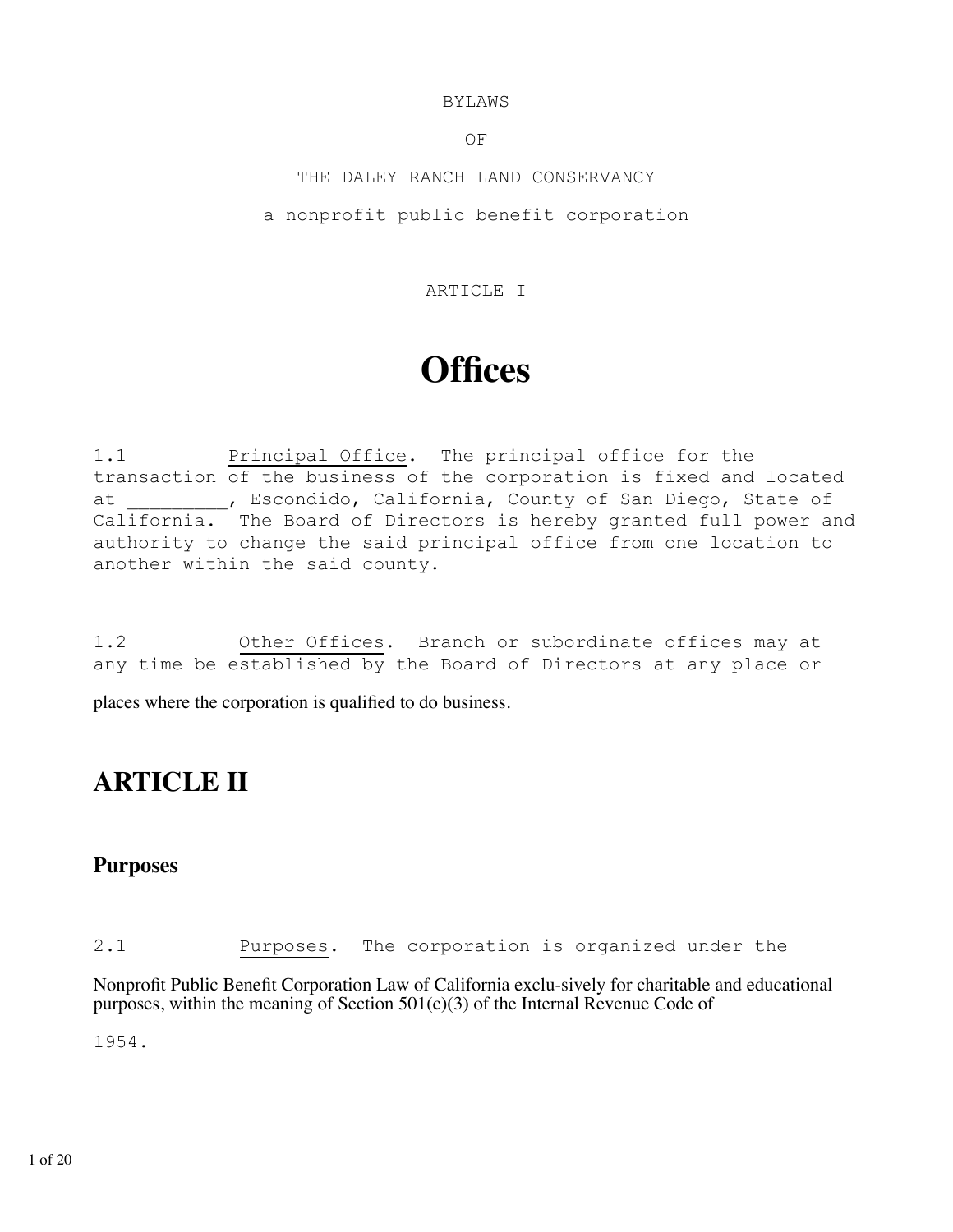The specific purposes of this corporation include, but are not limited to: the preservation and enhancement of the Daley

Ranch Preserve and surrounding lands and resources for scientific, educational, historical, cultural, recreational, ecological, scenic and open space purposes; and the establishment and operation of preservation restoration and enhancement programs.

2.2 Preservation. Preservation, restoration and enhancement may be accomplished, without limitation, by acquiring real property or partial interests therein, including conservation easements as defined in California Civil Code Section 815.2, and recording appropriate instruments necessary to protect in perpetuity the physical environment of the area for wildlife, ecological and aesthetic purposes beneficial to the public interest.

2.3 Limitations. Such purposes for which this corporation is organized are exclusively charitable and educational within the meaning of Section 501(c)(3) of the Internal Revenue Code of

1954. Notwithstanding any other provision of the Articles or these Bylaws, the corporation shall not carry on any activities not permitted to be carried on (a) by a corporation exempt from federal income tax under Section  $501(c)(3)$  of the Internal

Revenue Code of 1954 (or the corresponding provision of any future United States Internal Revenue Law), or (b) by a corpo-

ration contributions to which are deductible under Section

170(c)(2) of the Internal Revenue Code of 1954 (or the corres-

ponding provision of any future United States Internal Revenue

Law).

#### ARTICLE III

### **Membership**

3.1 Initial Class of Membership. Initially, there shall be one class of voting members of the corporation, consisting of the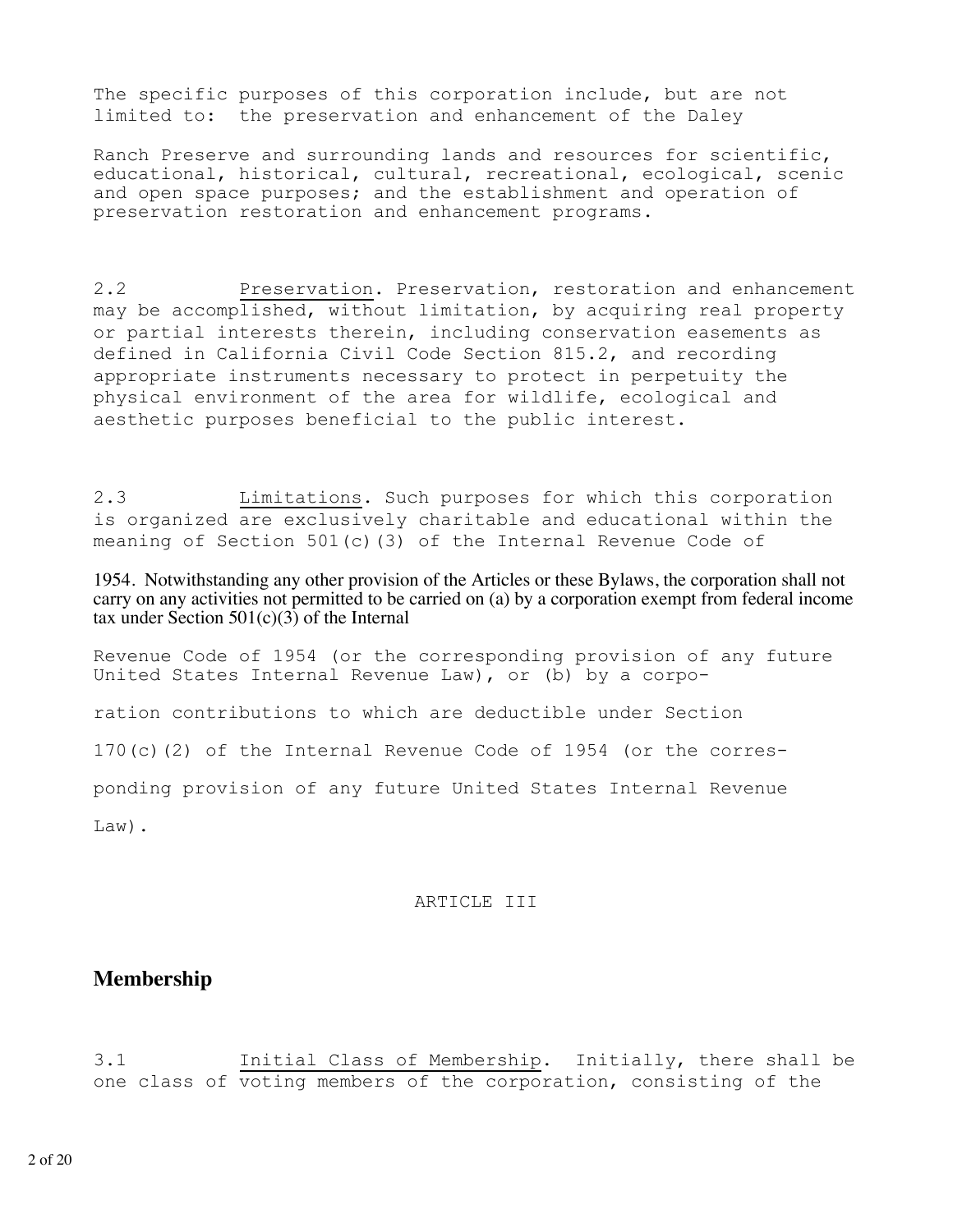individuals who from time to time comprise the Board of Directors of this corporation.

3.2 Other Classes of Membership. The Board of Directors may, from time to time, establish another class or classes of members, with or without voting rights. The privileges, rights and duties of such other classes of members shall be as provided by the Board of Directors, subject to the terms of the Bylaws, as amended from time to time. The Board may determine from time to time an initial membership fee, and set such fees, dues and "assessments for membership in the corporation as the Board, in its discretion, may determine. The Board of Directors may thereby confer some or all of the rights of the members upon any person or persons. If such person or persons do not have the right to vote for either (a) the election of a Director or Directors, on a disposition of all or substantially all of the assets of this corporation, on a merger, on a dissolution or

(b) the selection of delegates who possess any such voting rights or (c) on changes to the corporation's Articles of Incorporation or Bylaws, such person shall not be a member within the meaning

of Section 5056 of the Nonprofit Public Benefit Corporation Law of the State of California.

3.3 Admission and Termination. Death, resignation, or removal of any Director as provided in these Bylaws shall automatically terminate membership of such person in this corporation. Election of a successor Director as provided in these Bylaws shall likewise operate to elect such Director to the membership of this corporation.

3.4 Property Rights. No member shall have any right or interest in any of the property or assets of this corporation.

3.5 Nonliability. No member shall be personally liable for the debts, liabilities, or obligations of this corporation.

3.6 Nontransferability. No member may transfer for value or otherwise a membership or any right arising therefrom, and all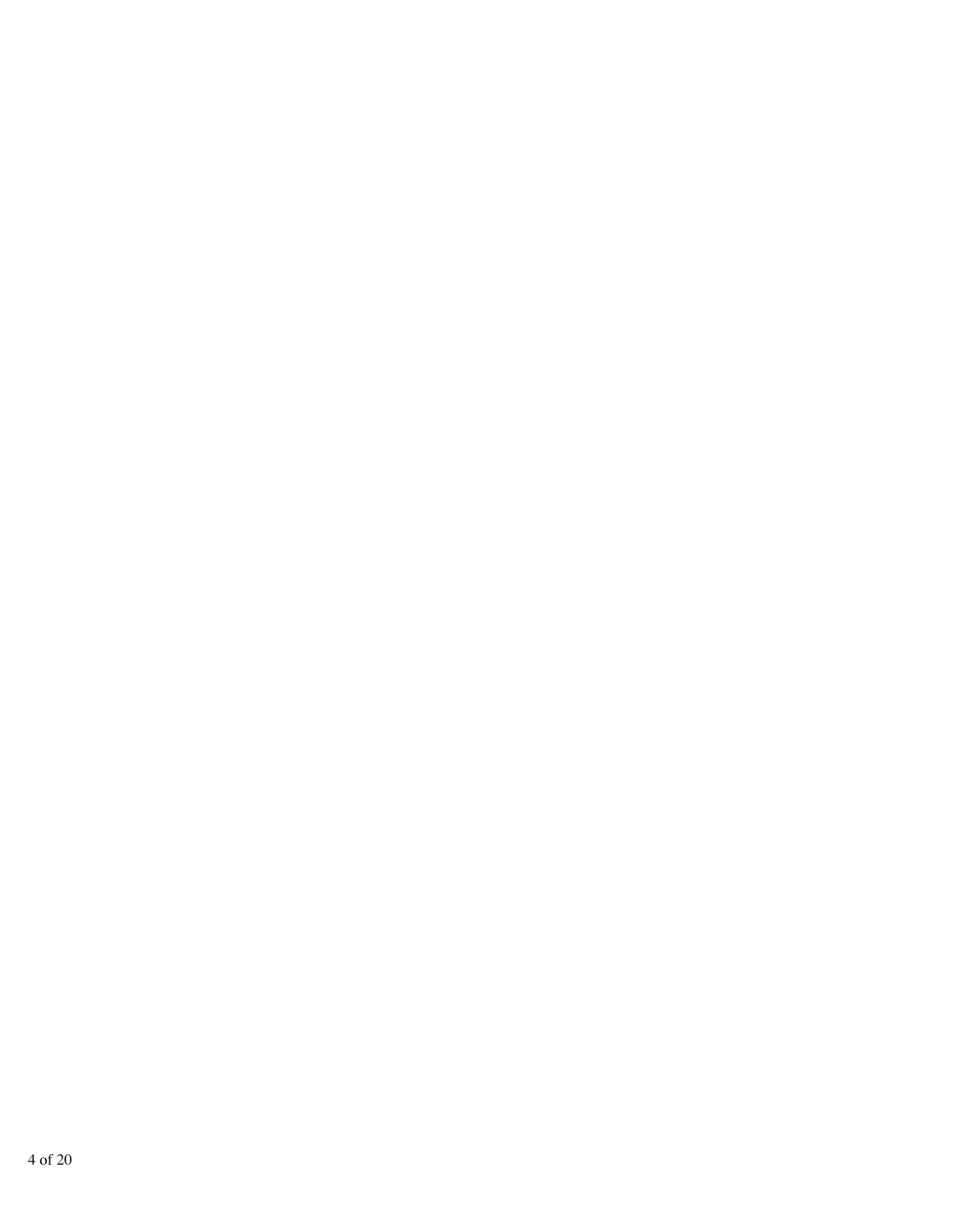rights of membership shall cease upon the member's termination as defined by 3.3 or by dissolution of the corporation.

# **ARTICLE IV**

#### Board of Directors

4.1 Powers. Subject to the limitations of the Articles of Incorporation, of the Bylaws, and of the Nonprofit Public Benefit

Corporation Law of the State of California and subject to the duties of Directors as prescribed by the Bylaws, all corporate powers shall be exercised by or under the authority of, and the business and affairs of the corporation shall be controlled by, the Board of Directors. So long as the Board of Directors shall be the sole class of voting members of this corporation, any action which requires approval of the members or approval of a majority of the members pursuant to the Non Profit Public Benefit Corporation Law of the State of California shall require only approval of the Board. Without limiting the foregoing, the Board of Directors shall have the power to levy dues and assessments, to select and remove all officers, agents, employees and contractors, and to fix reasonable compensation therefor, to authorize and empower officers or agents to enter into contracts and other commitments on behalf of the corporation, and to appoint and delegate responsibilities and authority to committees, officers and agents.

4.2 Number of Directors. The number of Directors of the

#### **Corporation shall be not less than five (5) and not more than**

twelve (12) until changed by amendment of the Articles of

Incorporation or by a bylaw amending this section duly adopted.

The exact number of directors shall be fixed from time to time, within the limits specified in the Articles of Incorporation or in this section, by a resolution of the Board of Directors. Subject to the foregoing provisions for changing the number of

Directors, the exact number of Directors of the corporation is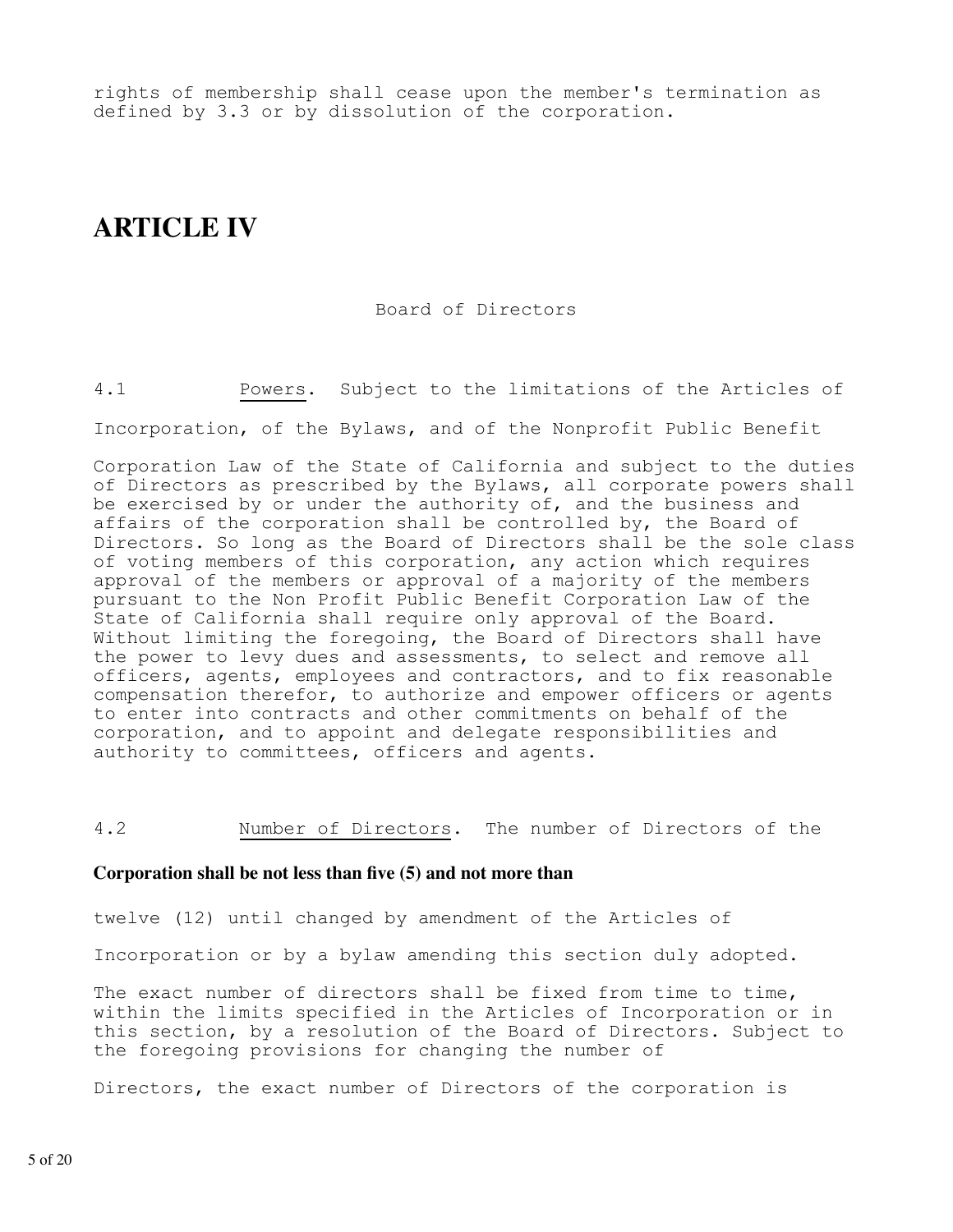hereby fixed at five (5).

4.3 Election and Term of Office. The Directors shall be elected annually at any regular or special meeting of the Board. All Directors shall hold office until their respective successors are elected.

4.4 Vacancies. Vacancies in the Board of Directors may be filled by a majority of the remaining Directors then in office, whether or not less than a quorum, and each Director so elected shall hold office until his successor is elected.

 A vacancy or vacancies shall be deemed to exist in the case of the death, resignation or removal of any Director, or if the authorized number of Directors, as fixed by the Board in

accordance with section 4.2, be increased without election of the additional Directors so provided for, or in case of the failure at any time to elect the full number of authorized Directors, or if any Director fails to attend three (3) consecutive meetings of the board without excuse; provided, that except upon notice to the Attorney General, no Director may resign where the corpora- tion would be left without a duly elected Director in charge of its affairs. If any Director tenders his resignation to the Board of Directors, then the Board shall have the power to elect a successor to take office at such time as the resignation shall become effective. No reduction in the number of Directors shall have the effect of removing any Director prior to the expiration of his term of office.

4.5 Place of Meeting. All meetings of the Board of Directors may be held at any place within or without the State, which has been designated from time to time by resolution of the Board or by the written consent of all of the Directors. In the absence of such designation, meetings shall be held at , Escondido, California.

4.6 Organization Meetings. Not less frequently than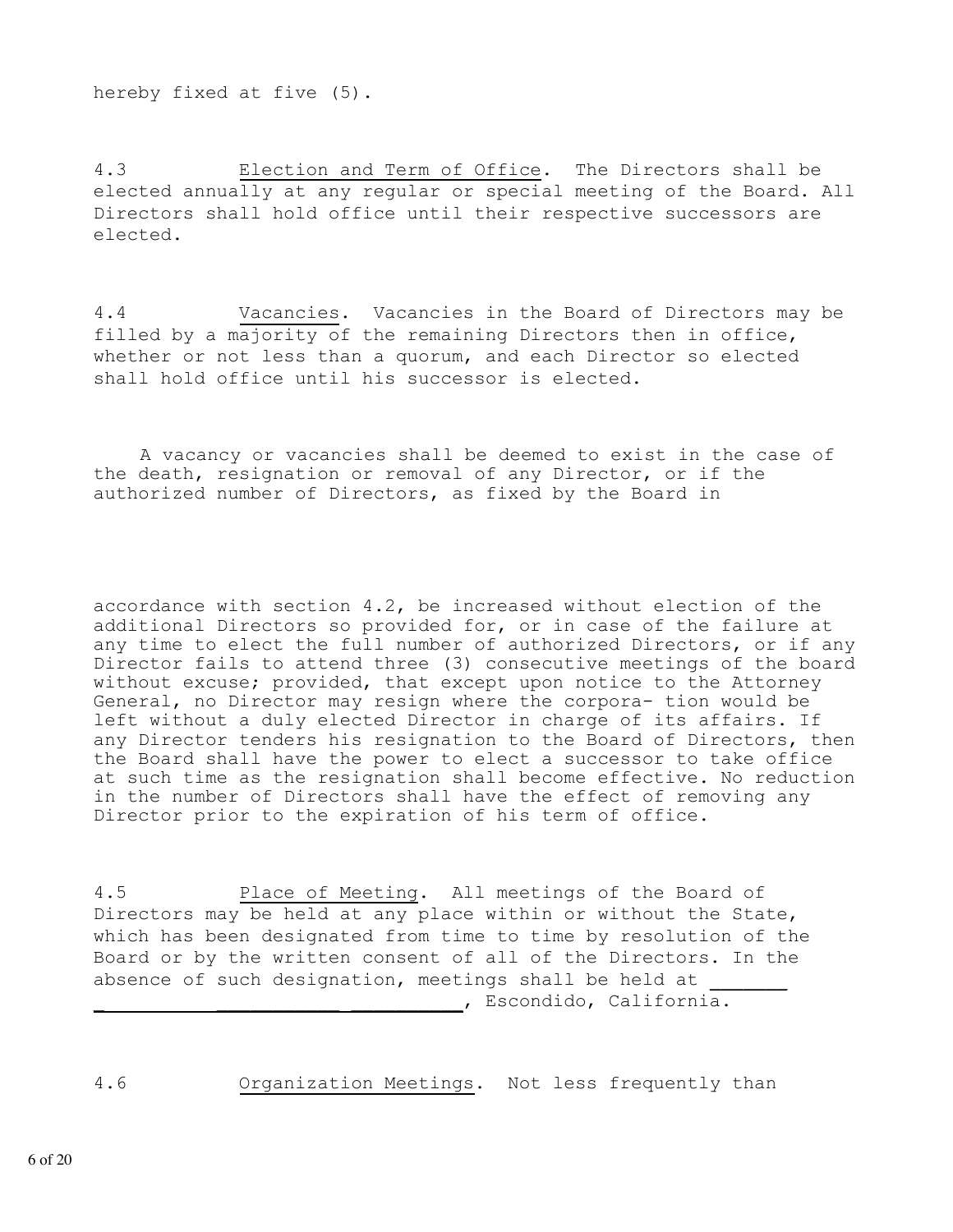annually, the Directors shall hold a regular meeting for the purpose of electing Directors, organizing the Board, the electing

officers and transacting of such business as may come before the meeting. Pending such organization meeting, all officers of the corporation shall hold over, except any officer required by law or these Bylaws to be a Director and who does not qualify as a Director. A Director elected at such organization meeting, if any, shall forthwith become a member of the Board of Directors for purposes of such organization.

4.7 Other Regular Meetings. Other regular meetings of the Board of Directors may be held without notice quarterly on the  $\overline{\phantom{a}}$  , and the contract of the contract of the contract of the contract of the contract of the contract of the contract of the contract of the contract of the contract of the contract of the contract of the contrac

provided, however, should that day fall upon a legal holiday, then the said meeting shall be held at the same time on the next day thereafter ensuing which is not a legal holiday. Notice of all such regular meetings of the Board of Directors is hereby dispensed with.

4.8 Special Meetings. Special meetings of the Board of Directors for any purpose or purposes may be called at any time by the President or by any two (2) Directors.

4.9 Notice of Meetings. Notice of the time and place of each meeting of the Board of Directors not fixed by an express provision of the Bylaws shall be given to each Director not less than forty-eight (48) hours before the date of the meeting if given personally or by telephone or telegraph and not less than four (4) days before the date of the meeting if given by first-class mail.

4.10 Consent to Meetings. The transactions of the Board of Directors at any meeting however called and noticed or wherever held, shall be as valid as though done at a meeting duly held after call and notice if: (1) a quorum be present; and (2) either before or after the meeting each Director not present signs a written waiver of notice, or a consent to the holding of such meeting or approval of the minutes thereof, or who attends the meeting without protesting, prior thereto or at its commencement, the lack of notice to such Director. All such waivers, consents or approvals shall be filed with the corporate records and made a part of the minutes of the meeting.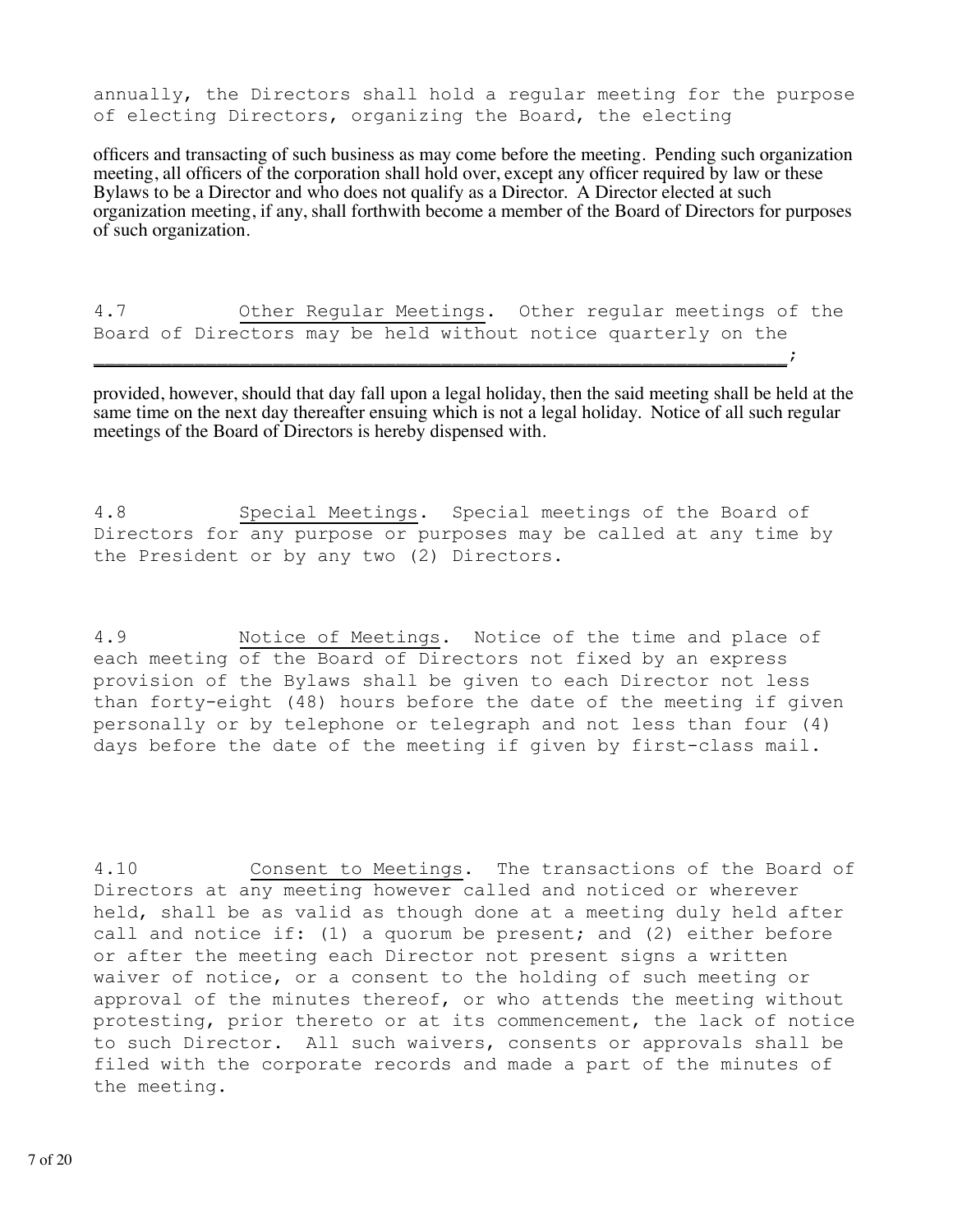4.11 Action Without Meeting. Any action required or permitted to be taken by the Board of Directors under any provision of the Nonprofit Public Benefit Corporation Law of the State of California may be taken without a meeting if all members of the Board shall individually or collectively consent in writing to such action. Such written consent or consents shall be

filed with the minutes of the proceedings of the Board. Such action by written consent shall have the same force and effect as a unanimous vote of such Directors. Any certificate or other document filed under any provision of the Nonprofit Public Benefit Corporation Law of the State of California which relates to action so taken shall state that the action was taken by unanimous written consent of the Board of Directors without a meeting, and that the Bylaws authorize the Directors to so act. For the purposes of this section only, "all members of the Board" shall not include any "Interested Director" as defined in Section 4.20.

4.12 Telephonic Meetings. Members of the Board may participate in a meeting through use of conference telephone or similar communications equipment, so long as all members partic-

ipating in such meeting can hear one another. Participation in a meeting through use of telephone or similar communications equipment shall constitute presence in person at such meeting.

4.13 Quorum. A majority of the Directors shall be necessary to constitute a quorum for the transaction of business, except to adjourn as hereinafter provided. Every act or decision done or made by a majority of the Directors present at a meeting duly held at which a quorum is present shall be regarded as the act of the Board of Directors unless a greater number be required by law or by the Articles of Incorporation.

4.14 Adjournment. A majority of the Directors present, whether or not a quorum is present, may adjourn any Directors' meeting to meet again at another time or place. In the event a meeting of the Board of Directors is adjourned for more than twenty-four (24) hours, notice of any adjournment to another time or place shall be given prior to the time of the adjourned meeting to the Directors who were not present at the time of the adjournment.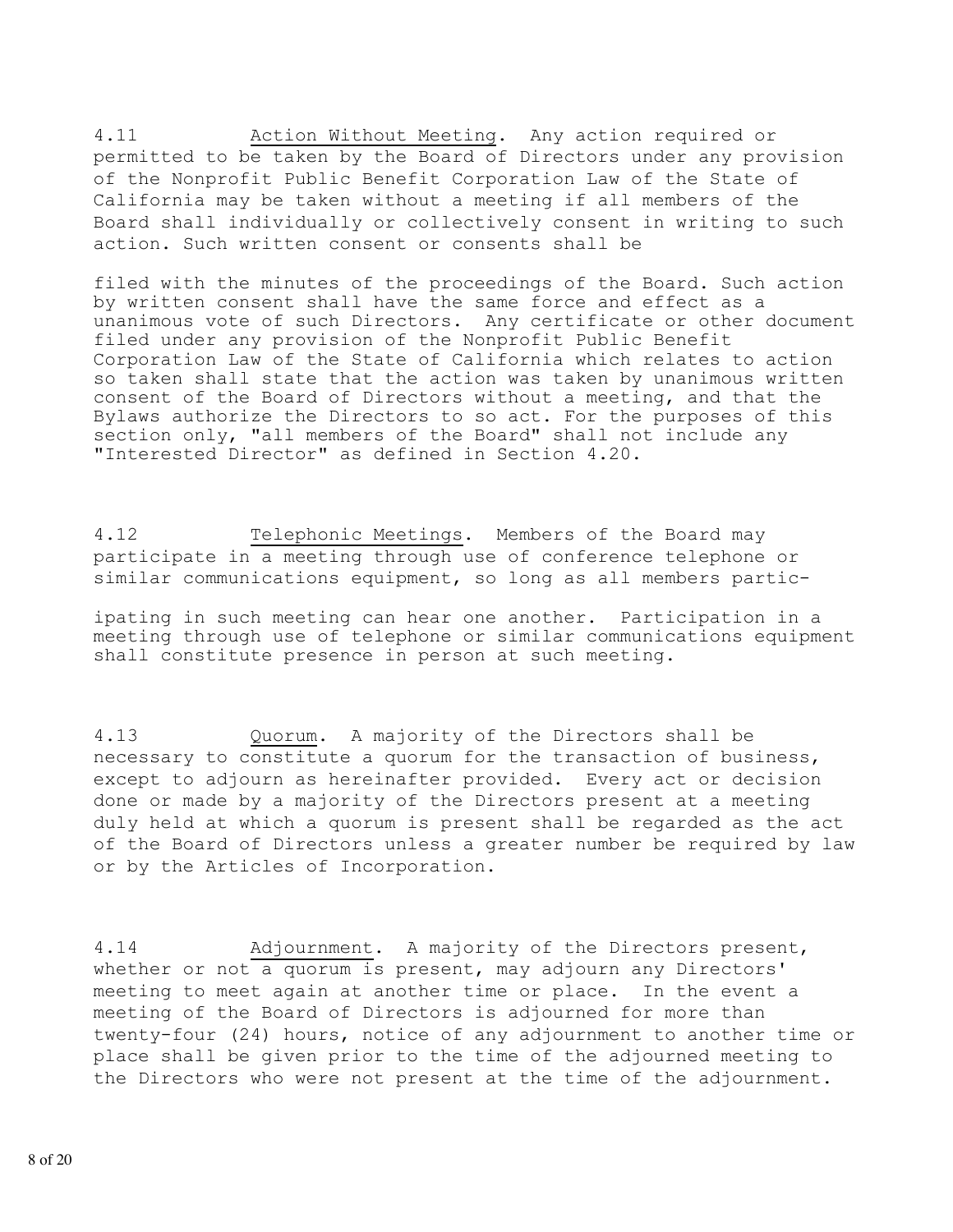4.15 Fees and Compensation. Directors shall not be compensated for serving on the Board of Directors. Directors shall be entitled to reimbursement of expenses incurred on behalf of the corporation. Members of committees may receive such compensation, if any, for their services and such reimbursement for expenses as may be fixed or determined by resolution of the Board of Directors; provided that such compensation shall be reasonable and shall be comparable to compensation paid by unaffiliated entities for a like position. Nothing herein shall be considered to preclude any Director from serving the corpo- ration in any other capacity including an as officer, agent, employee or otherwise, and receiving compensation therefor.

4.16 Nonliability of Directors. Subject to compliance with the provisions of Sections 4.18, 4.19 and 4.20 of these Bylaws, no Director shall be personally liable for the debts, liabilities or other obligations of this corporation.

4.17 Indemnity for Litigation. The corporation shall have and hereby agrees to exercise the power to indemnify any person who was or is a party or is threatened to be made a party to any proceeding by reason of the fact that such person is or was a director, officer, employee or other agent (as defined in Section 317 of the California Corporations Code) of the corporation, to the full extent allowed under the provisions of Section 5238 of the Nonprofit Public Benefit Corporation Law of the State of California relating to the power of a corporation to indemnify any such person. The amount of such indemnity shall be so much as the Board of Directors determines and finds to be reasonable, or, if required by said Section 5238, the amount of such indemnity shall be so much as the court determines and finds to be reasonable.

4.18 Interested Persons. Pursuant to Section 5227 of the Nonprofit Public Benefit Corporation Law of the State of California, no more than forty-nine percent (49%) of the Directors serving on the Board may be "interested persons." For the purposes of this section, "interested persons" means either (1) any person currently being compensated by the corporation for services rendered to it within the previous twelve (12) months whether as a full-time or part-time employee, independent contractor, or otherwise, excluding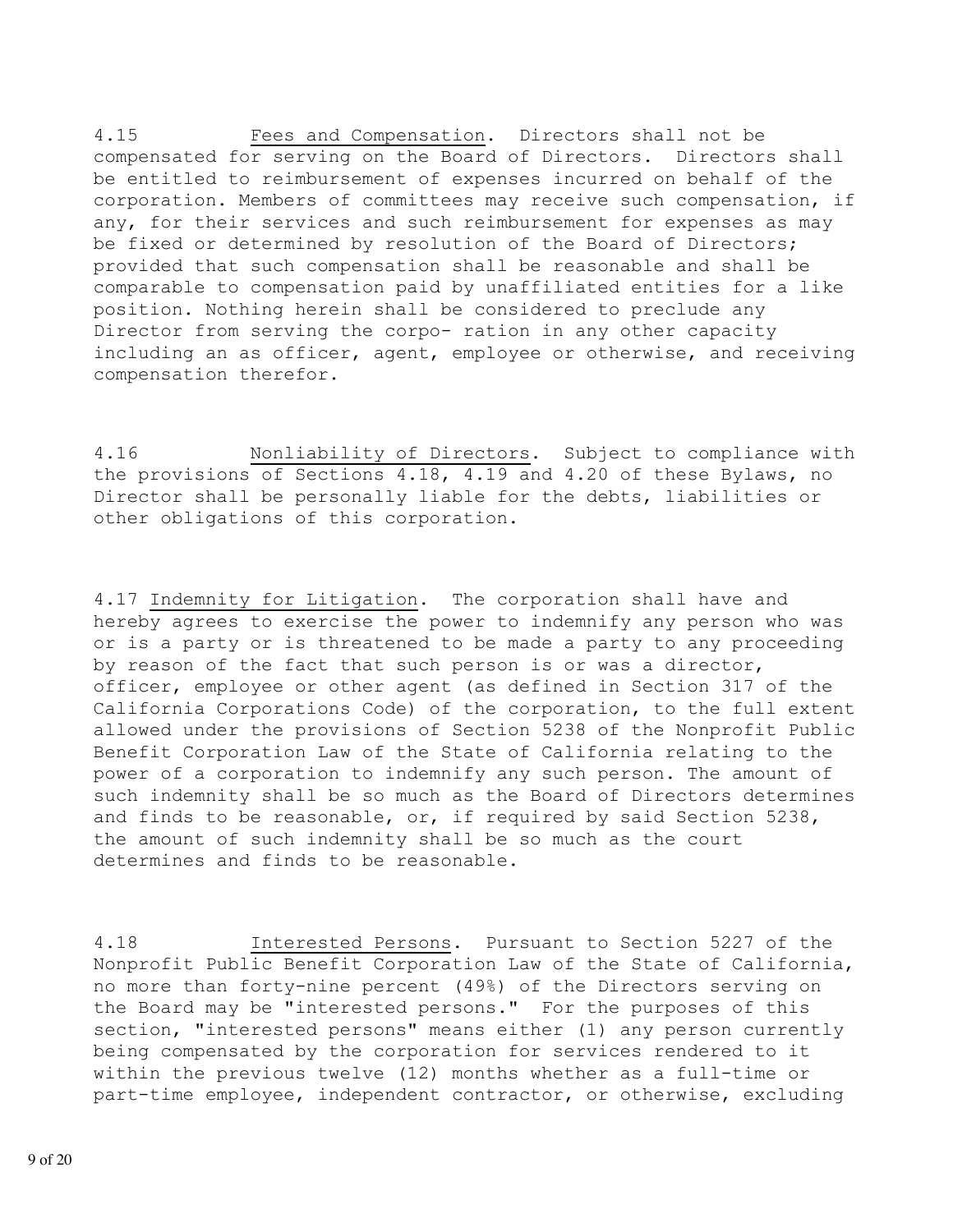any reasonable compensation paid to a Director as Director; or (ii) any brother, sister, ancestor, descendant, spouse, brother-in-law, sister-in-law, son-in-law, daughter-in-law, mother-in-law or fatherin-law of any such person. The provisions of this Section 4.18 shall not affect the validity or enforceability of any transaction entered into by the corporation.

4.19 Standard of Conduct. Pursuant to Section 5231 of the California Nonprofit Public Benefit Corporation Law a Director shall perform the duties of a Director, including duties as a

member of any committee of the Board upon which the Director may serve, in good faith, in a manner such Director believes to be in the best interests of the corporation and with such care, including reasonable inquiry, as an ordinarily prudent person in a like position would use under similar circumstances. In performing the duties of a Director, a Director shall be entitled to rely on information, opinions, reports or statements, including financial statements and other financial data, in each case prepared or presented by:

 a. One or more officers or employees of the corporation whom the Director believes to be reliable and competent in the matters presented;

 b. Counsel, independent accountants or other persons as to matters which the Director believes to be within such person's professional, or expert competence; or

 c. A committee of the Board upon which the Director does not serve, as to matters within its designated authority, which committee the Director believes to merit confidence. Provided, that in any such case, the Director acts in good faith, after reasonable inquiry when the need therefor is indicated by the circumstances and without knowledge that would cause such reliance to be unwarranted.

4.20 Self-Dealing Transactions. Pursuant to Section 5233 of the Nonprofit Public Benefit Corporation Law of the State of California, the corporation shall not be a party to a transaction in which one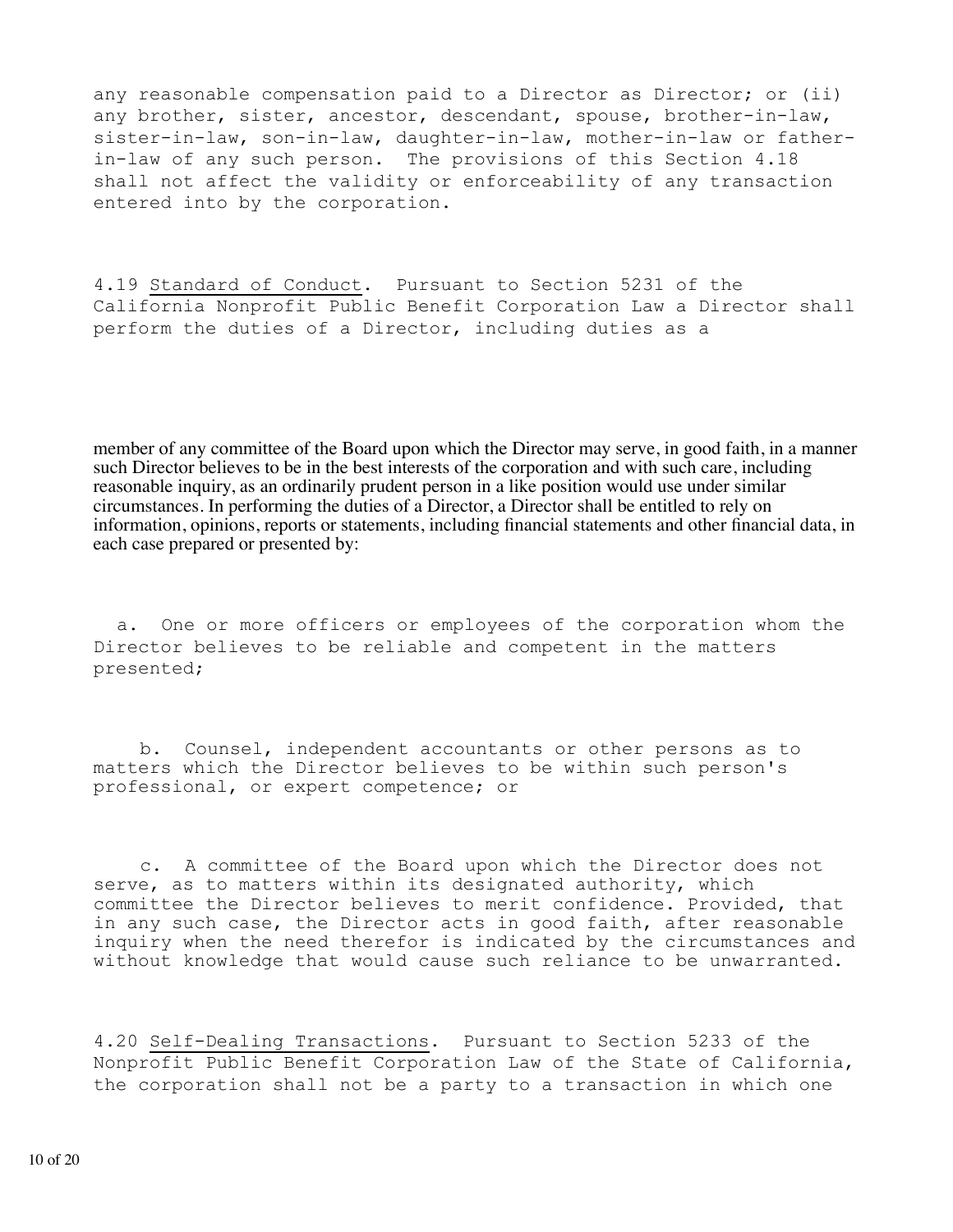or more of its Directors has a material financial interest ("Interested Director") unless:

 a. Approval by Attorney General. The Attorney General, or the court in an action in which the Attorney General is an indispensable party, has approved the transaction before or after it was consummated; or

 b. Approval by Board. Prior to entering into the transaction, after full disclosure to the Board of all material facts as to the proposed transaction and the Interested Director's interest and investigation and report to the Board as to alternative arrangements for the proposed transaction, if any, the Board in good faith and by a vote of a majority of the Directors then in office (without including the vote of the Interested Director):

 I. Resolves and finds that (1) the transaction is in the corporation's best interests and for the corporation's own benefit, (2) the transaction is fair and reasonable as to the

corporation, and (3) after reasonable investigation under the

circumstances as to alternatives, the corporation could not have obtained a more advantageous arrangement with reasonable efforts under the circumstances; and

ii. Approves the entire transaction; or

 c. Interim Approval by Authorized Committee or Person. If it is not reasonably practicable to obtain approval of the Board prior to entering into such transaction, and, prior to entering into said transaction, a committee or person authorized by the Board approves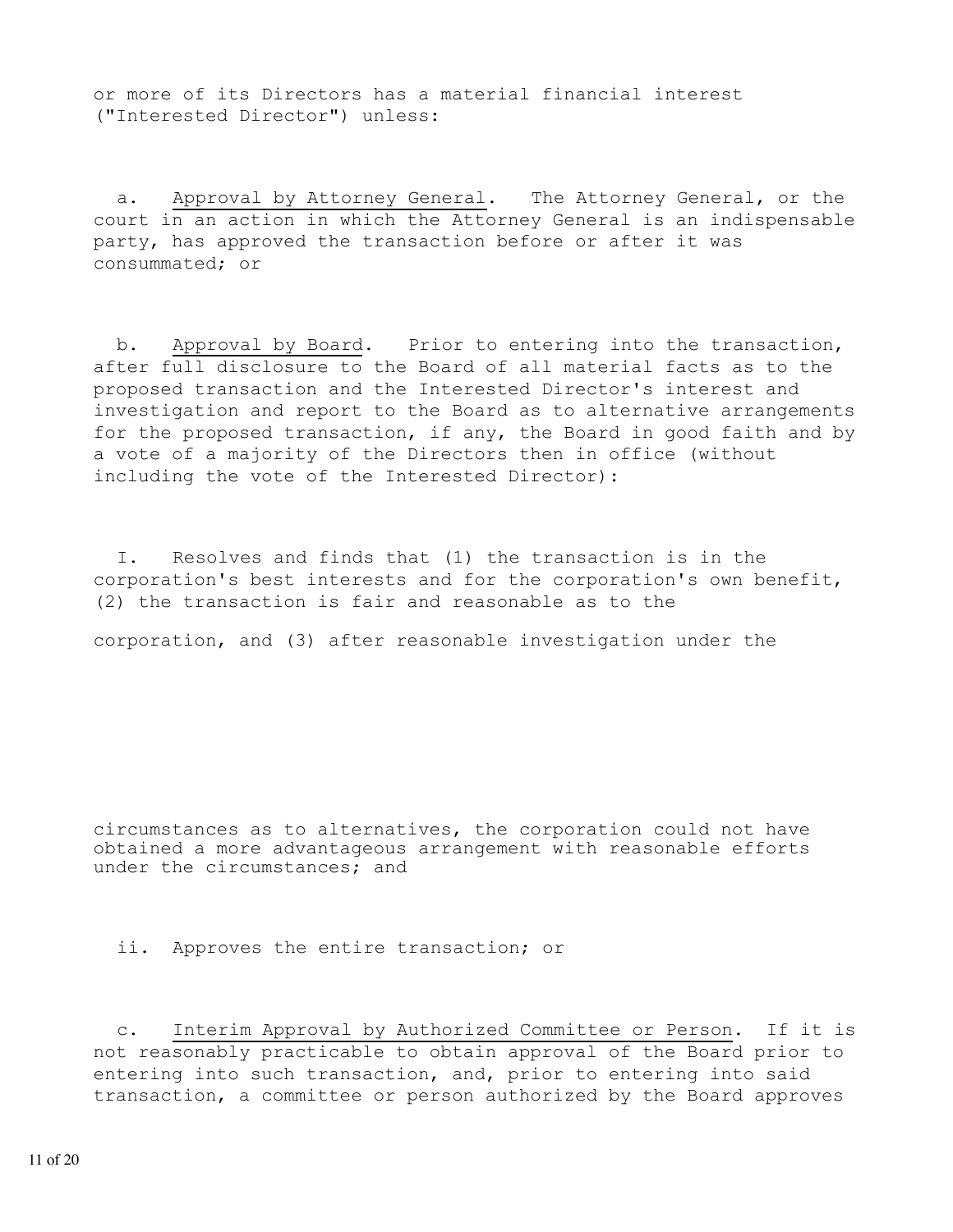the transaction in a manner consistent with the procedure set forth in subsection (b) of this section; and the Board, after determining in good faith that the corporation entered into the transaction for its own benefit and that the transaction was fair and reasonable as to the corporation at the time it was entered into, ratifies the transaction at its next meeting by a vote of the majority of the Directors then in office, without counting the vote of the Interested Director.

In light of the foregoing limitations, all Directors shall fill out an annual questionnaire dealing with this subject matter.

#### ARTICLE V

### **Officers**

5.1 Officers. The officers of this corporation shall be a President, Vice-President, Secretary, Treasurer, and such other officers as the Board of Directors may appoint. One person may hold two or more offices, except that neither the Secretary nor Treasurer may serve concurrently as the President of the Board.

5.2 Election. The officers of the corporation, except such officers as may be appointed in accordance with the provisions of Section 5.3 or Section 5.5, shall be chosen annually by the Board of Directors, and each shall hold his office until he shall resign or shall be removed or otherwise disqualified to serve, or his successor shall be elected and qualified.

5.3 Subordinate Officers. The Board of Directors may appoint and may empower the President to appoint such other officers as the business of the corporation may require, each of whom shall hold office for such period, have such authority, and perform such duties as are provided in the Bylaws or as the Board of Directors may from time to time determine.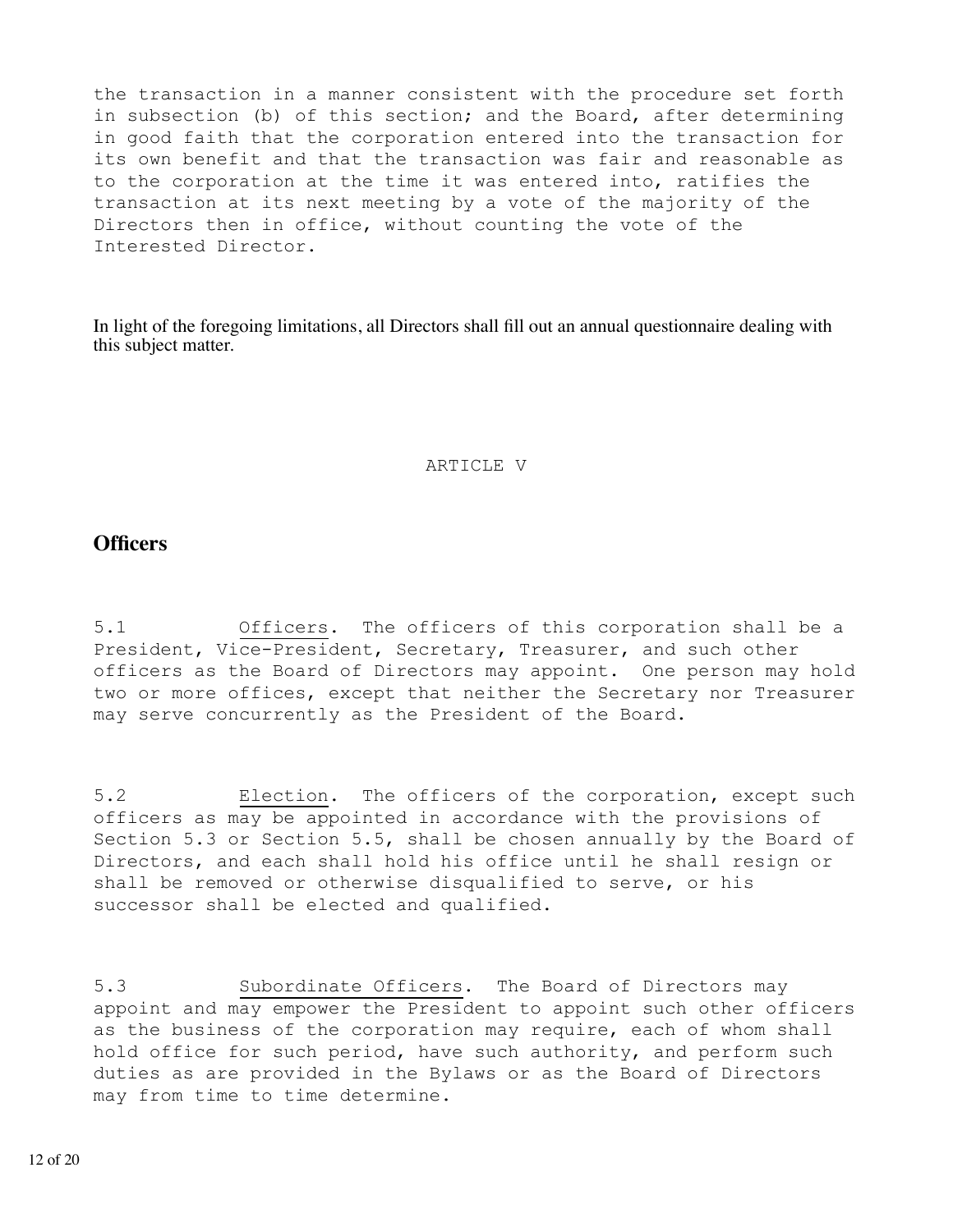5.4 Removal and Resignation. Any officer may be removed, either with or without cause, by the Board of Directors at any regular or special meeting thereof, or, except in the case of an officer chosen by the Board of Directors, by any officer upon whom such power of removal may be conferred by "the Board of Directors.

 Any officer may resign at any time by giving written notice to the Board of Directors, or to the President, or to the Secretary of the corporation. Any such resignation shall take effect at the date of the receipt of such notice or at any later time specified therein, and, unless otherwise specified therein, the acceptance of such resignation shall not be necessary to make it effective.

5.5 Vacancies. A vacancy in any office because of death, resignation, removal, disqualification, or any other cause, shall be filled in the manner prescribed in the Bylaws for regular appointments to such office.

5.6 President. Subject to the control of the Board of Directors, the President shall have general supervision, direction and control of the business and affairs of the corporation. He shall preside at all meetings of the members, Directors, and Executive Committee as discussed in Article VI, shall serve as ex officio member of all committees, and shall have such other powers and duties as may be prescribed from time to time by the Board of Directors.

5.7 Vice-President. In the absence or disability of the President, the Vice-President shall perform all of the duties of the President and in so acting shall have all of the powers of the President. The Vice-President shall have such other powers and duties as may be prescribed from time to time by the Board of Directors.

5.8 Secretary. The Secretary shall keep a full and complete record of the proceedings of the Board of Directors, shall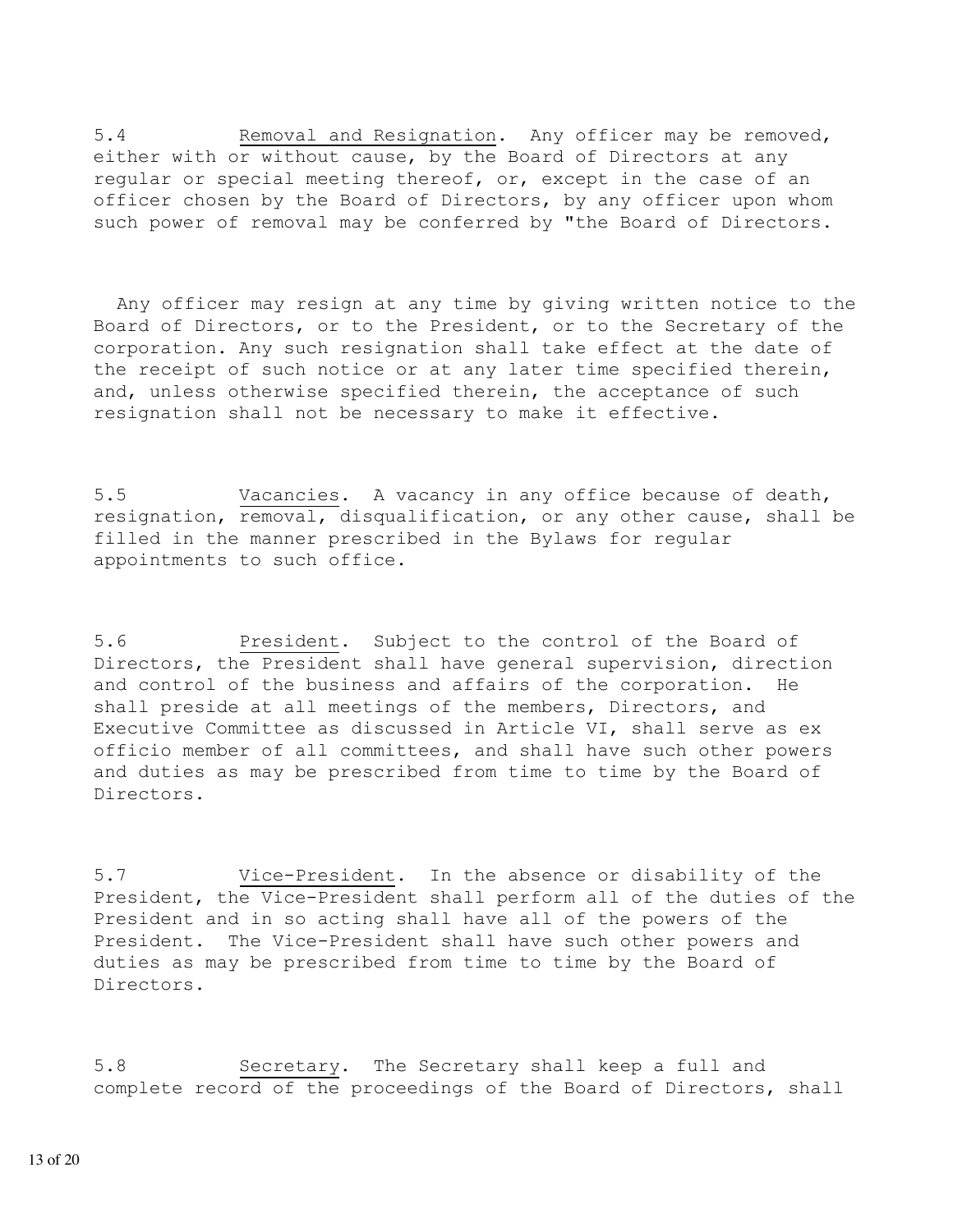keep the seal of the corporation and affix it to such papers and instruments as may be required in the regular course of business, shall make service of such notices as may be necessary or proper, shall supervise the keeping of the records of the corporation, shall deliver the annual statements required by section 7.6 to the members, and shall have such other powers and duties as may be prescribed from time to time by the Board of Directors.

5.9 Treasurer. The Treasurer shall receive and safely keep all funds of the corporation and deposit them with such depositories as may be designated by the Board of Directors. The treasurer shall disburse the funds of the corporation as may be ordered by the Board of Directors, shall render to the President and Directors, whenever they request it, an account of all transactions as Treasurer, and of the financial condition of the corporation, and shall have such other powers and duties as may be prescribed from time to time by the Board of Directors.

#### ARTICLE VI

### **Committees**

6.1 Appointment of Committees. The Board of Directors may appoint an Executive Committee and such other committees as the Board from time to time deems necessary or appropriate to conduct the business and further the objectives of this corporation. The appointment by the Board of an Executive Committee and any other committee having the authority of the Board shall be by resolution adopted by a majority of Directors then in office. The Executive Committee and any other committee having authority of the Board shall consist of the Officers of the corporation and three (3) or more Directors.

6.2 Powers and Authority of Committees. The Board of Directors may delegate to the Executive Committee or any other committee having the authority of the Board, any of the powers and authority of the Board of Directors in the management of the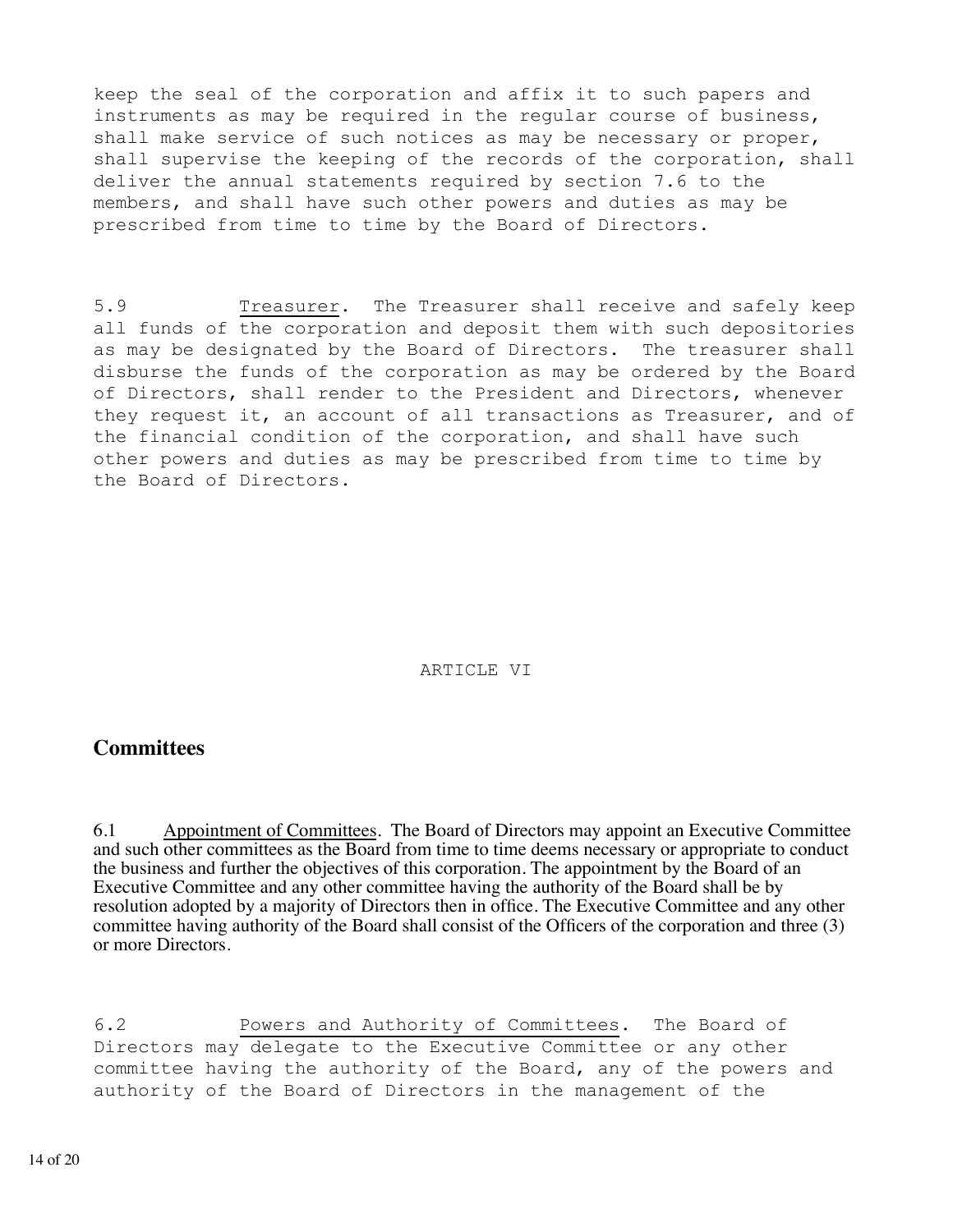business and affairs of the corporation, except the following:

 a. The approval of any action for which the Nonprofit Public Benefit Corporation Law of the State of California also requires the approval of members of a corporation, in which event the approval of the Board of Directors shall be required.

 b. The filling of vacancies on the Board or in any committee which has the authority of the Board.

 c. The fixing of compensation of the Directors for serving on the Board or on any committee.

 d. The amendment or repeal of Bylaws or the adoption of new Bylaws.

 e. The amendment or repeal of any resolution of the Board which by its express terms is not so amendable or repealable.

 f. The appointment of committees of the Board or the members thereof.

 g. The expenditure of corporate funds to support a nominee for Director after there are more people nominated for Director than can be elected.

 h. The approval of any self-dealing transaction except as permitted in Section 4.20(c) of these Bylaws.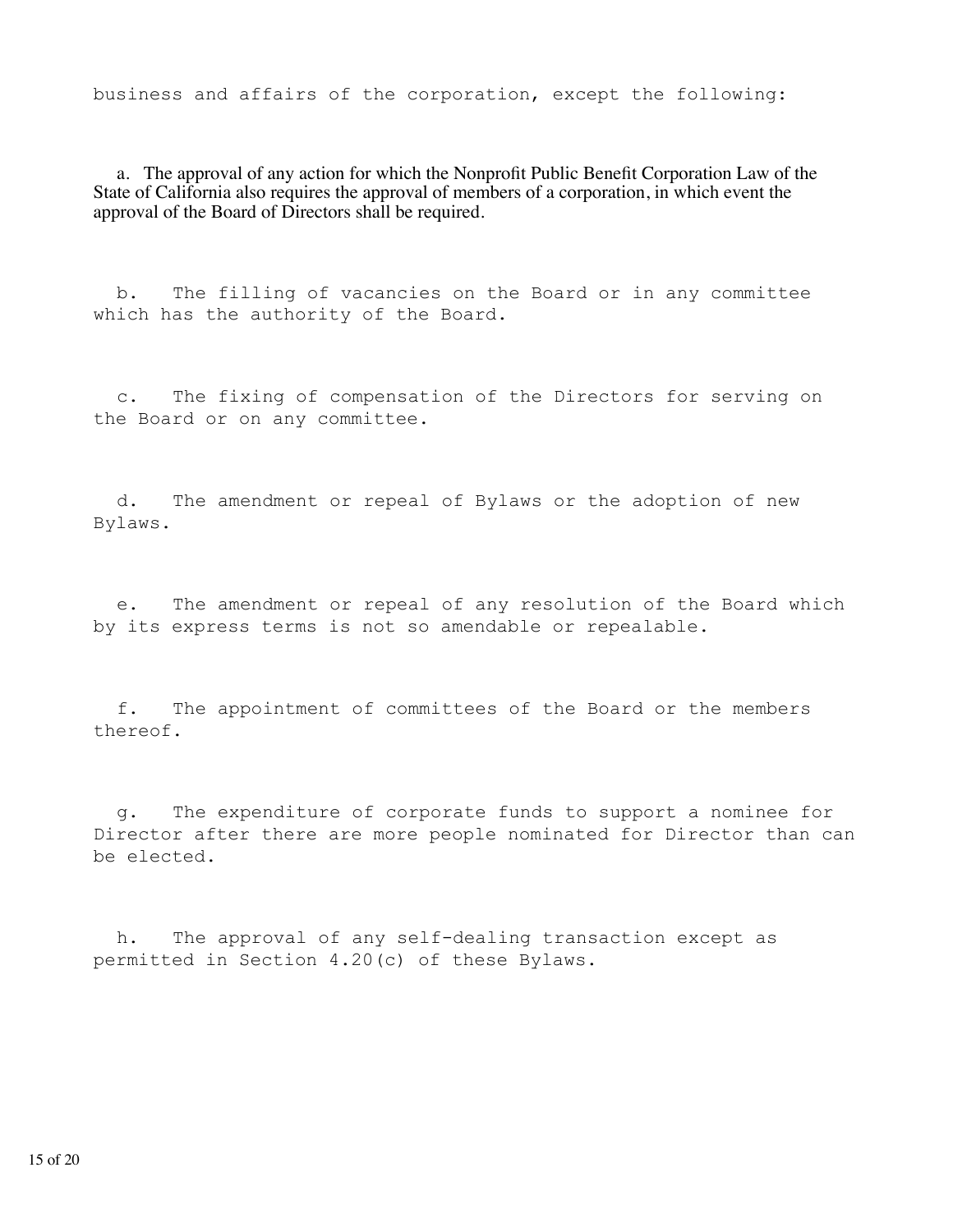#### ARTICLE VII

#### Miscellaneous

7.1 Fiscal Year. The fiscal year of the corporation shall end on the last day of December of each year.

7.2 Inspection of Corporate Records. The books of account and minutes of the proceedings of members and Directors, and of any Executive Committee or other committees of the Directors, shall be open to inspection at any reasonable time upon the written demand of any member. Such inspection may be made in person or by an agent or attorney, and shall include the right to make photocopies and extracts.

7.3 Representation of Shares of Other Corporations. The President or any Vice-President and the Secretary or any Assistant Secretary of the corporation are authorized to vote, represent and exercise on behalf of the corporation all rights incident to any and all shares of any other corporation or corporations standing in the name of the corporation. The authority herein granted to said officers may be exercised by such officers in person or by other persons authorized to do so by proxy duly executed by such officers.

7.4 Checks, Drafts. Etc. All checks, drafts or other orders for payment of money, notes or other evidences of indebtedness issued in the name of or payable to the corporation and any and all securities owned by or held by the corporation requiring signature for transfer shall be signed or endorsed by such person or persons and in such manner as from time to time shall be determined by the Board of Directors.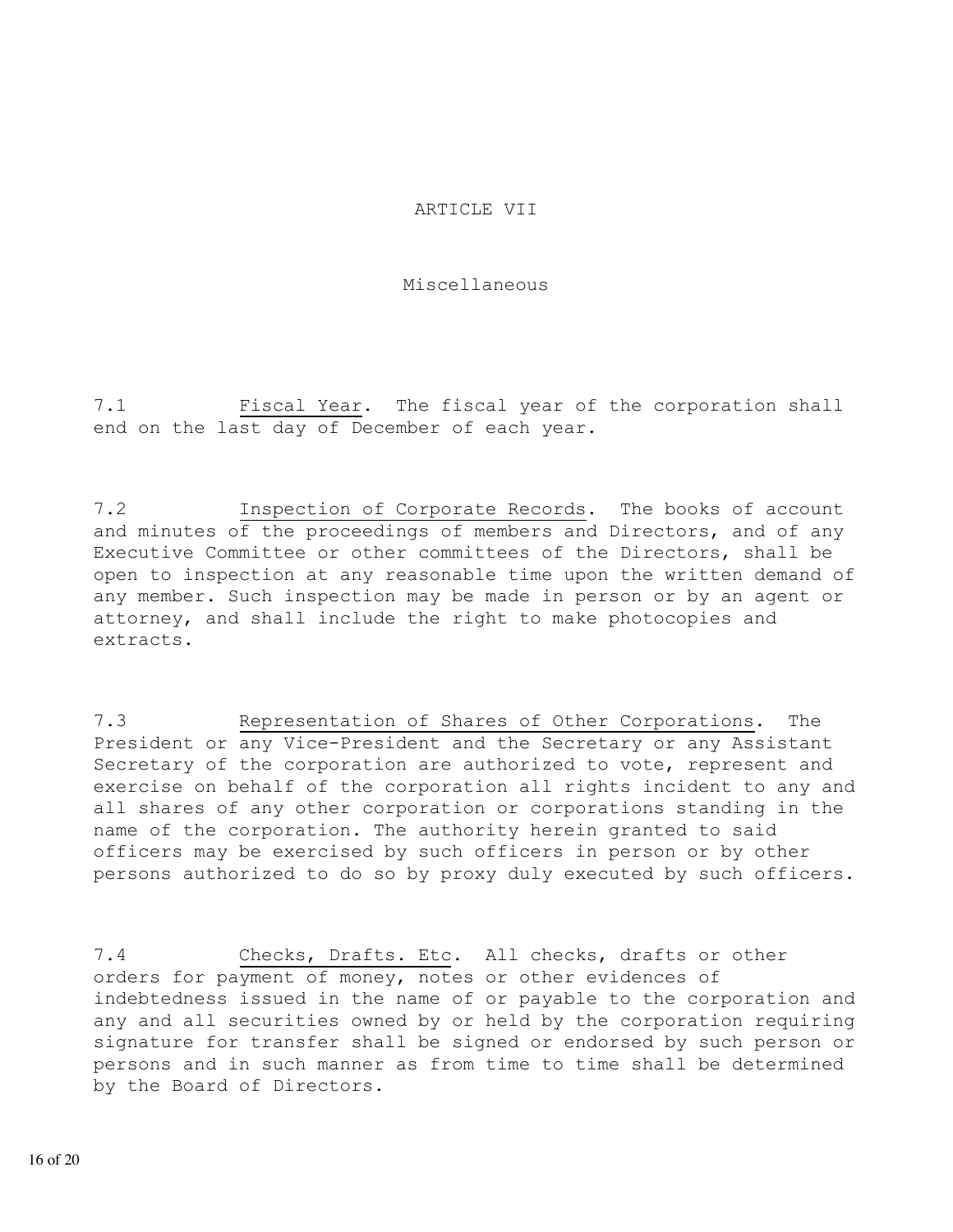7.5 Execution of Contracts. The Board of Directors, except as in the Bylaws otherwise provided, may authorize any officer, or officers, agent, or agents, to enter into any contract or execute any contract or execute any instrument in the name of and on behalf of the corporation and such authority may be general or confined to specific instances and unless so authorized by the Board of Directors, no officer, agent, or employee shall have any power or authority to bind the corporation by any contract or engagement or to pledge its credit or to render it liable for any purpose or in any amount. Provided, that pursuant to Section 5214 of the Nonprofit Public Benefit Corporation Law of the State of California, any such contract or instrument between the corporation and any third person, when signed by the President or any Vice-President and the Secretary-Treasurer or any Assistant Secretary-Treasurer of the corporation, shall be valid and binding upon the corporation in the absence of actual knowledge on the part of said third person that the signing officers had no authority to execute the same.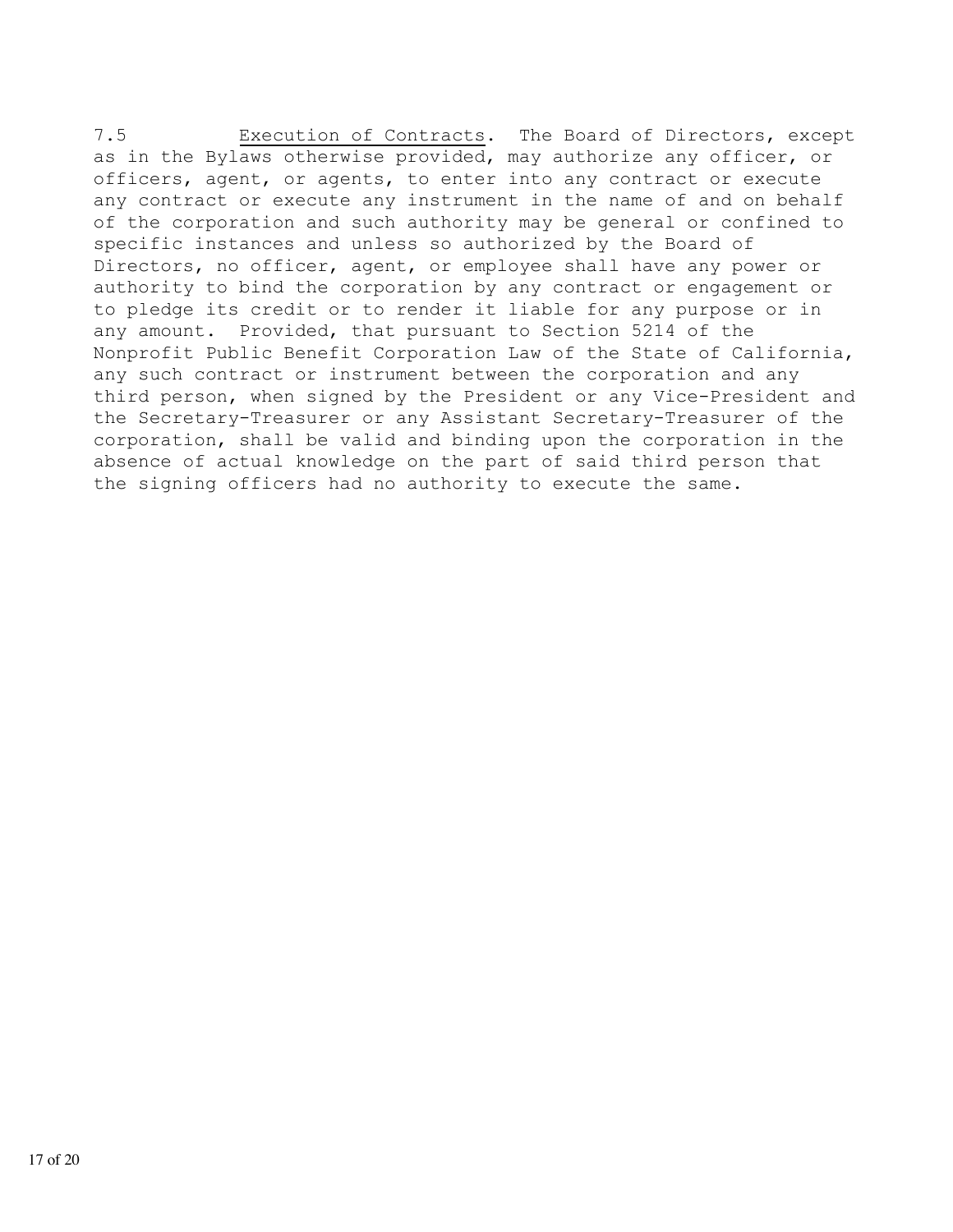7.6 Annual Statement of Certain Transactions and Indemnifications. Pursuant to Section 6322 of the Nonprofit Public Benefit Corporation Law of the State of California, the Board of Directors shall cause an annual statement of certain transactions and indemnifications to the Directors not later than one hundred twenty (120) days after the close of the fiscal year. If the corporation issues an annual report, this requirement shall be satisfied by including the required information, as set forth below, in said annual report. Such annual statement shall describe:

 a. The amount and circumstances of any indemnifi-cations or advances aggregating more than Ten Thousand Dollars (\$10,000) paid during the fiscal year of the corporation to any officer or Director of the corporation; provided, that no such report need be made in the case of indemnification approved by the members; and

 b. Any "covered transaction" (defined below) during the previous fiscal year of the corporation involving (1) more than Fifty Thousand Dollars (\$50,000) or, (2) which was one of a number of "covered transactions" in which the same "interested person" (defined below) had a direct or indirect material financial interest, and which transactions in the aggregate involved more than Fifty Thousand Dollars (\$50,000). The statement shall describe the names of any "interested persons" involved in such covered transactions, including such "interested person's" relationship to the transaction, and, where practicable, the amount of such interest; provided, that in the case of a transaction with a partnership of which the interested person is only a partner, only the interest of the partnership need be stated. For the purposes of this section, a "covered transaction" is a transaction in which the corporation, or its parent or subsidiary, was a party, and in which either of the following had a direct or indirect material financial interest:

#### i. Any Director or officer of the corporation, or its parent or subsidiary; or

 ii. Any holder of more than ten percent (10%) of the voting power of the corporation, or of its parent or subsidiary.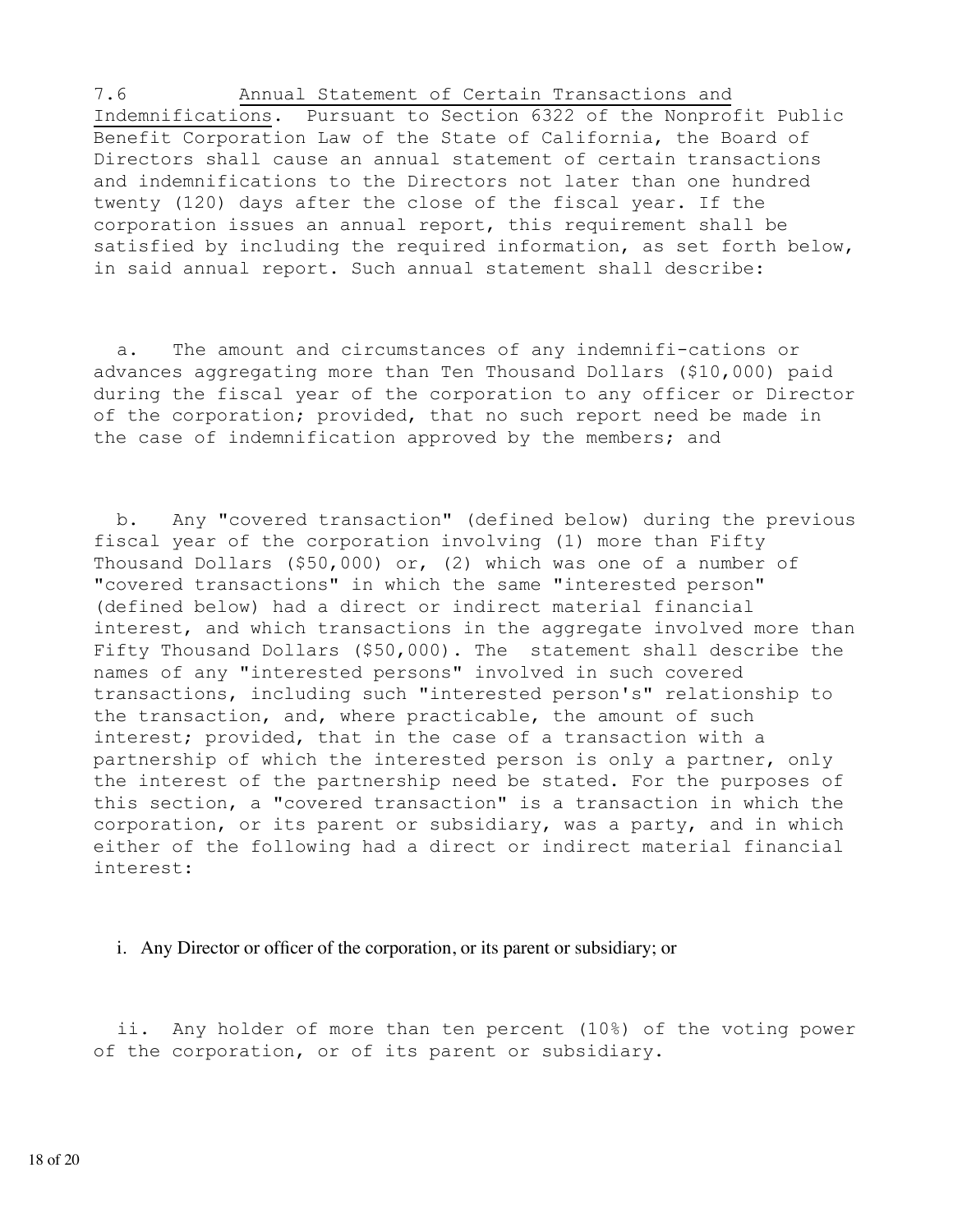For purposes of this section, any person described in either subparagraph (i) or (ii) above is an "interested person."

7.7 Corporate Loans. Guarantees and Advances. The corporation shall not make any loan of money or property to or guarantee the obligation of any Director or officer, except as is expressly allowed under the Nonprofit Public Benefit Corporation Law of the State of California Section 5236.